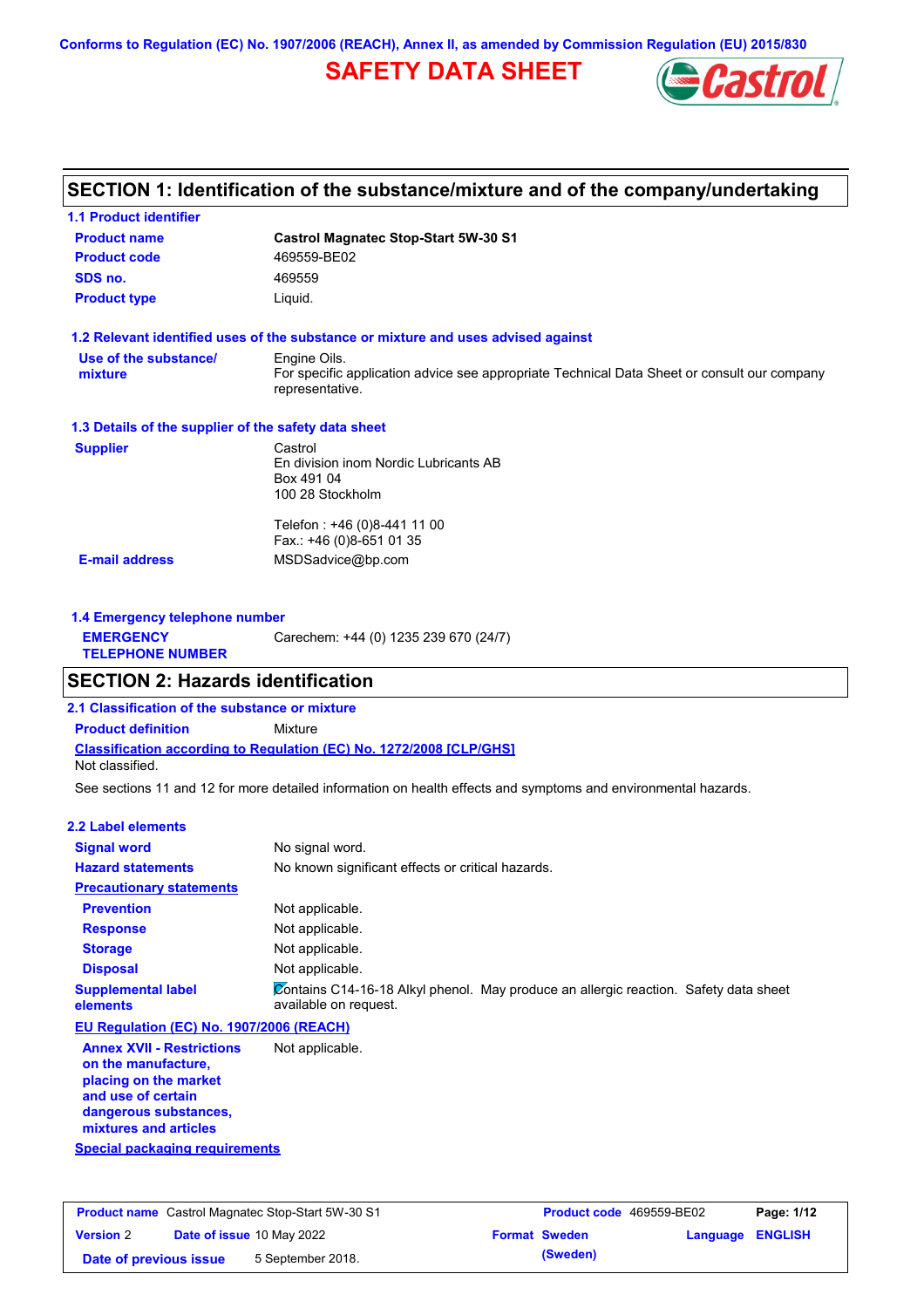## **SECTION 2: Hazards identification**

| <b>Containers to be fitted</b><br>with child-resistant<br>fastenings                                                     | Not applicable.                                                                                                                                                                                                          |
|--------------------------------------------------------------------------------------------------------------------------|--------------------------------------------------------------------------------------------------------------------------------------------------------------------------------------------------------------------------|
| <b>Tactile warning of danger</b>                                                                                         | Not applicable.                                                                                                                                                                                                          |
| 2.3 Other hazards                                                                                                        |                                                                                                                                                                                                                          |
| <b>Results of PBT and vPvB</b><br>assessment                                                                             | Product does not meet the criteria for PBT or vPvB according to Regulation (EC) No. 1907/2006,<br>Annex XIII.                                                                                                            |
| <b>Product meets the criteria</b><br>for PBT or vPvB according<br>to Regulation (EC) No.<br><b>1907/2006, Annex XIII</b> | This mixture does not contain any substances that are assessed to be a PBT or a vPvB.                                                                                                                                    |
| Other hazards which do<br>not result in classification                                                                   | Defatting to the skin.<br>USED ENGINE OILS<br>Used engine oil may contain hazardous components which have the potential to cause skin<br>cancer.<br>See Toxicological Information, section 11 of this Safety Data Sheet. |

## **SECTION 3: Composition/information on ingredients**

#### **3.2 Mixtures**

Mixture **Product definition**

**See Section 16 for the full text of the H statements declared above. Highly refined base oil (IP 346 DMSO extract < 3%). Proprietary performance additives.**  $\cancel{\text{L}}$ ubricating oils (petroleum), C20-50, hydrotreated neutral oil-based REACH #: 01-2119474889-13 ≥25 - ≤50 EC: 276-738-4 CAS: 72623-87-1 Index: 649-483-00-5 Not classified. [2] Lubricating oils (petroleum), C20-50, hydrotreated neutral oil-based REACH #: 01-2119474889-13 ≥25 - ≤50 EC: 276-738-4 CAS: 72623-87-1 Index: 649-483-00-5 ≥25 - ≤50 Asp. Tox. 1, H304 [1] [2] Lubricating oils (petroleum), C24-50, solvent-extd., dewaxed, hydrogenated REACH #: 01-2119489969-06 EC: 309-877-7 CAS: 101316-72-7 Index: 649-530-00-X Not classified. [2] Distillates (petroleum), solventdewaxed heavy paraffinic REACH #: 01-2119471299-27 EC: 265-169-7 CAS: 64742-65-0 Index: 649-474-00-6 Not classified. [2] Distillates (petroleum), hydrotreated heavy paraffinic REACH #: 01-2119484627-25 EC: 265-157-1 CAS: 64742-54-7 Index: 649-467-00-8 Not classified. Ⅰ2] C14-16-18 Alkyl phenol REACH #: 01-2119498288-19 ≤0.3 Skin Sens. 1B, H317 STOT RE 2, H373 [1] **Product/ingredient name % Regulation (EC) No. Identifiers Type 1272/2008 [CLP]**

#### **Type**

[1] Substance classified with a health or environmental hazard

[2] Substance with a workplace exposure limit

[3] Substance meets the criteria for PBT according to Regulation (EC) No. 1907/2006, Annex XIII

[4] Substance meets the criteria for vPvB according to Regulation (EC) No. 1907/2006, Annex XIII

[5] Substance of equivalent concern

[6] Additional disclosure due to company policy

Occupational exposure limits, if available, are listed in Section 8.

| <b>Product name</b> Castrol Magnatec Stop-Start 5W-30 S1 |  | <b>Product code</b> 469559-BE02  |  | Page: 2/12           |                         |  |
|----------------------------------------------------------|--|----------------------------------|--|----------------------|-------------------------|--|
| <b>Version 2</b>                                         |  | <b>Date of issue 10 May 2022</b> |  | <b>Format Sweden</b> | <b>Language ENGLISH</b> |  |
| Date of previous issue                                   |  | 5 September 2018.                |  | (Sweden)             |                         |  |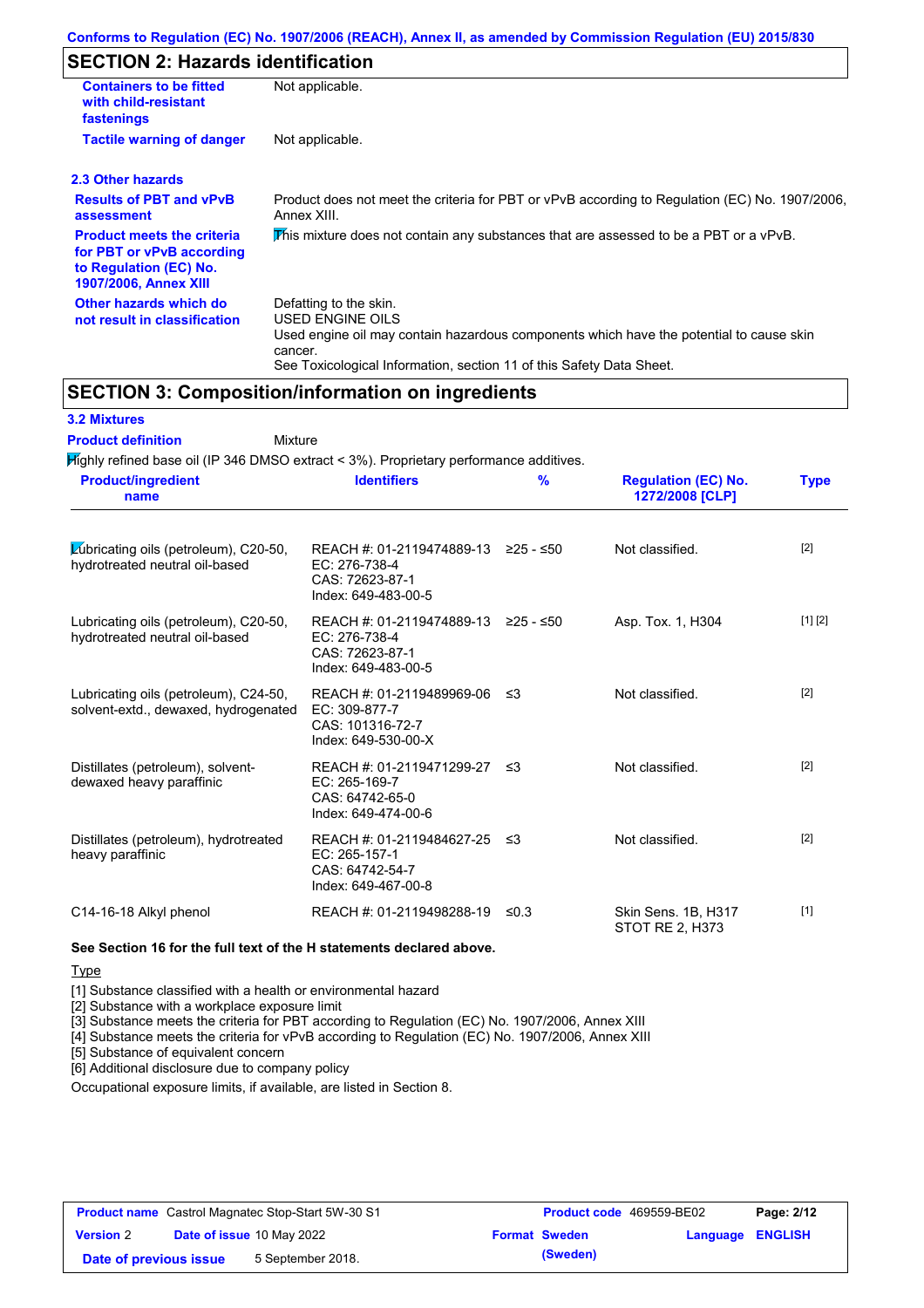## **SECTION 4: First aid measures**

| <b>4.1 Description of first aid measures</b> |                                                                                                                                                                                                                                                                         |
|----------------------------------------------|-------------------------------------------------------------------------------------------------------------------------------------------------------------------------------------------------------------------------------------------------------------------------|
| <b>Eye contact</b>                           | In case of contact, immediately flush eyes with plenty of water for at least 15 minutes. Eyelids<br>should be held away from the eyeball to ensure thorough rinsing. Check for and remove any<br>contact lenses. Get medical attention.                                 |
| <b>Skin contact</b>                          | Wash skin thoroughly with soap and water or use recognised skin cleanser. Remove<br>contaminated clothing and shoes. Wash clothing before reuse. Clean shoes thoroughly before<br>reuse. Get medical attention if irritation develops.                                  |
| <b>Inhalation</b>                            | $\mathbf{\mathscr{F}}$ inhaled, remove to fresh air. In case of inhalation of decomposition products in a fire,<br>symptoms may be delayed. The exposed person may need to be kept under medical<br>surveillance for 48 hours. Get medical attention if symptoms occur. |
| <b>Ingestion</b>                             | Do not induce vomiting unless directed to do so by medical personnel. Get medical attention if<br>symptoms occur.                                                                                                                                                       |
| <b>Protection of first-aiders</b>            | No action shall be taken involving any personal risk or without suitable training.                                                                                                                                                                                      |

#### **4.2 Most important symptoms and effects, both acute and delayed**

See Section 11 for more detailed information on health effects and symptoms.

| <b>Potential acute health effects</b> |                                                                                                                            |
|---------------------------------------|----------------------------------------------------------------------------------------------------------------------------|
| <b>Inhalation</b>                     | <b>Exposure to decomposition products may cause a health hazard. Serious effects may be</b><br>delayed following exposure. |
| <b>Ingestion</b>                      | No known significant effects or critical hazards.                                                                          |
| <b>Skin contact</b>                   | Defatting to the skin. May cause skin dryness and irritation.                                                              |
| Eye contact                           | No known significant effects or critical hazards.                                                                          |
|                                       | Delayed and immediate effects as well as chronic effects from short and long-term exposure                                 |
| <b>Inhalation</b>                     | Overexposure to the inhalation of airborne droplets or aerosols may cause irritation of the<br>respiratory tract.          |
| <b>Ingestion</b>                      | Ingestion of large quantities may cause nausea and diarrhoea.                                                              |
| <b>Skin contact</b>                   | Prolonged or repeated contact can defat the skin and lead to irritation and/or dermatitis.                                 |
| Eye contact                           | Potential risk of transient stinging or redness if accidental eye contact occurs.                                          |

#### **4.3 Indication of any immediate medical attention and special treatment needed**

Notes to physician **Treatment should in general be symptomatic and directed to relieving any effects.** In case of inhalation of decomposition products in a fire, symptoms may be delayed. The exposed person may need to be kept under medical surveillance for 48 hours.

# **SECTION 5: Firefighting measures**

| 5.1 Extinguishing media                                   |                                                                                                                                                                                                                                                                                                                                                                   |  |  |
|-----------------------------------------------------------|-------------------------------------------------------------------------------------------------------------------------------------------------------------------------------------------------------------------------------------------------------------------------------------------------------------------------------------------------------------------|--|--|
| <b>Suitable extinguishing</b><br>media                    | In case of fire, use foam, dry chemical or carbon dioxide extinguisher or spray.                                                                                                                                                                                                                                                                                  |  |  |
| <b>Unsuitable extinguishing</b><br>media                  | Do not use water jet. The use of a water jet may cause the fire to spread by splashing the<br>burning product.                                                                                                                                                                                                                                                    |  |  |
| 5.2 Special hazards arising from the substance or mixture |                                                                                                                                                                                                                                                                                                                                                                   |  |  |
| <b>Hazards from the</b><br>substance or mixture           | In a fire or if heated, a pressure increase will occur and the container may burst.                                                                                                                                                                                                                                                                               |  |  |
| <b>Hazardous combustion</b><br>products                   | Combustion products may include the following:<br>carbon oxides (CO, CO <sub>2</sub> ) (carbon monoxide, carbon dioxide)<br>metal oxide/oxides<br>nitrogen oxides (NO, NO <sub>2</sub> etc.)                                                                                                                                                                      |  |  |
| 5.3 Advice for firefighters                               |                                                                                                                                                                                                                                                                                                                                                                   |  |  |
| <b>Special precautions for</b><br>fire-fighters           | No action shall be taken involving any personal risk or without suitable training. Promptly<br>isolate the scene by removing all persons from the vicinity of the incident if there is a fire.                                                                                                                                                                    |  |  |
| <b>Special protective</b><br>equipment for fire-fighters  | Fire-fighters should wear appropriate protective equipment and self-contained breathing<br>apparatus (SCBA) with a full face-piece operated in positive pressure mode. Clothing for fire-<br>fighters (including helmets, protective boots and gloves) conforming to European standard EN<br>469 will provide a basic level of protection for chemical incidents. |  |  |

| <b>Product name</b> Castrol Magnatec Stop-Start 5W-30 S1 |  | <b>Product code</b> 469559-BE02  |  | Page: 3/12           |                         |  |
|----------------------------------------------------------|--|----------------------------------|--|----------------------|-------------------------|--|
| <b>Version 2</b>                                         |  | <b>Date of issue 10 May 2022</b> |  | <b>Format Sweden</b> | <b>Language ENGLISH</b> |  |
| Date of previous issue                                   |  | 5 September 2018.                |  | (Sweden)             |                         |  |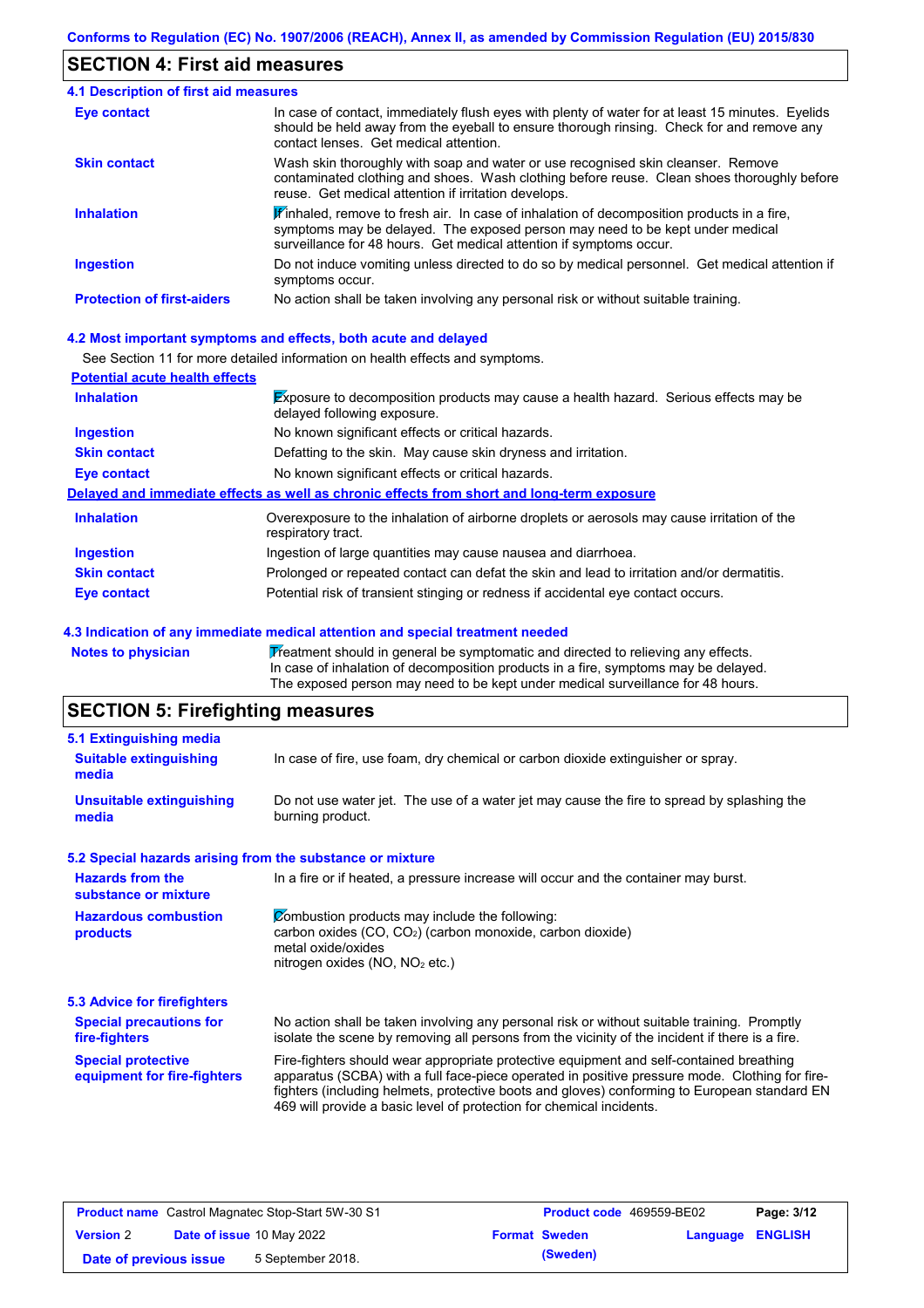# **SECTION 6: Accidental release measures**

|                                                          | 6.1 Personal precautions, protective equipment and emergency procedures                                                                                                                                                                                                                                                                                                                        |
|----------------------------------------------------------|------------------------------------------------------------------------------------------------------------------------------------------------------------------------------------------------------------------------------------------------------------------------------------------------------------------------------------------------------------------------------------------------|
| For non-emergency<br>personnel                           | No action shall be taken involving any personal risk or without suitable training. Evacuate<br>surrounding areas. Keep unnecessary and unprotected personnel from entering. Do not touch<br>or walk through spilt material. Floors may be slippery; use care to avoid falling. Put on<br>appropriate personal protective equipment.                                                            |
| For emergency responders                                 | If specialised clothing is required to deal with the spillage, take note of any information in<br>Section 8 on suitable and unsuitable materials. See also the information in "For non-<br>emergency personnel".                                                                                                                                                                               |
| <b>6.2 Environmental</b><br>precautions                  | Avoid dispersal of spilt material and runoff and contact with soil, waterways, drains and sewers.<br>Inform the relevant authorities if the product has caused environmental pollution (sewers,<br>waterways, soil or air).                                                                                                                                                                    |
| 6.3 Methods and material for containment and cleaning up |                                                                                                                                                                                                                                                                                                                                                                                                |
| <b>Small spill</b>                                       | Stop leak if without risk. Move containers from spill area. Absorb with an inert material and<br>place in an appropriate waste disposal container. Dispose of via a licensed waste disposal<br>contractor.                                                                                                                                                                                     |
| <b>Large spill</b>                                       | Stop leak if without risk. Move containers from spill area. Prevent entry into sewers, water<br>courses, basements or confined areas. Contain and collect spillage with non-combustible,<br>absorbent material e.g. sand, earth, vermiculite or diatomaceous earth and place in container<br>for disposal according to local regulations. Dispose of via a licensed waste disposal contractor. |
| 6.4 Reference to other<br><b>sections</b>                | See Section 1 for emergency contact information.<br>See Section 5 for firefighting measures.<br>See Section 8 for information on appropriate personal protective equipment.<br>See Section 12 for environmental precautions.<br>See Section 13 for additional waste treatment information.                                                                                                     |

# **SECTION 7: Handling and storage**

| 7.1 Precautions for safe handling                                                    |                                                                                                                                                                                                                                                                                                                                                                                                                                                                                          |
|--------------------------------------------------------------------------------------|------------------------------------------------------------------------------------------------------------------------------------------------------------------------------------------------------------------------------------------------------------------------------------------------------------------------------------------------------------------------------------------------------------------------------------------------------------------------------------------|
| <b>Protective measures</b>                                                           | Put on appropriate personal protective equipment.                                                                                                                                                                                                                                                                                                                                                                                                                                        |
| <b>Advice on general</b><br>occupational hygiene                                     | Eating, drinking and smoking should be prohibited in areas where this material is handled,<br>stored and processed. Wash thoroughly after handling. Remove contaminated clothing and<br>protective equipment before entering eating areas. See also Section 8 for additional<br>information on hygiene measures.                                                                                                                                                                         |
| <b>7.2 Conditions for safe</b><br>storage, including any<br><i>incompatibilities</i> | Store in accordance with local regulations. Store in a dry, cool and well-ventilated area, away<br>from incompatible materials (see Section 10). Keep away from heat and direct sunlight. Keep<br>container tightly closed and sealed until ready for use. Containers that have been opened must<br>be carefully resealed and kept upright to prevent leakage. Store and use only in equipment/<br>containers designed for use with this product. Do not store in unlabelled containers. |
| <b>Not suitable</b>                                                                  | Prolonged exposure to elevated temperature.                                                                                                                                                                                                                                                                                                                                                                                                                                              |
| 7.3 Specific end use(s)                                                              |                                                                                                                                                                                                                                                                                                                                                                                                                                                                                          |
| <b>Recommendations</b>                                                               | See section 1.2 and Exposure scenarios in annex, if applicable.                                                                                                                                                                                                                                                                                                                                                                                                                          |
|                                                                                      | <b>SECTION 8: Exposure controls/personal protection</b>                                                                                                                                                                                                                                                                                                                                                                                                                                  |
| <b>8.1 Control parameters</b>                                                        |                                                                                                                                                                                                                                                                                                                                                                                                                                                                                          |

| <b>Occupational exposure limits</b>                                                           |                                                                                                                                                                  |  |  |  |  |
|-----------------------------------------------------------------------------------------------|------------------------------------------------------------------------------------------------------------------------------------------------------------------|--|--|--|--|
| <b>Product/ingredient name</b>                                                                | <b>Exposure limit values</b>                                                                                                                                     |  |  |  |  |
| $\blacktriangleright$ (ubricating oils (petroleum), C20-50, hydrotreated<br>neutral oil-based | Work environment authority Regulation 2020:6 (Sweden).                                                                                                           |  |  |  |  |
|                                                                                               | TWA: 1 mg/m <sup>3</sup> 8 hours. Issued/Revised: 8/1996 Form: mist and fume<br>STEL: 3 mg/m <sup>3</sup> 15 minutes. Issued/Revised: 8/1996 Form: mist and fume |  |  |  |  |
| Lubricating oils (petroleum), C20-50, hydrotreated<br>neutral oil-based                       | Work environment authority Regulation 2020:6 (Sweden).                                                                                                           |  |  |  |  |
|                                                                                               | TWA: 1 mg/m <sup>3</sup> 8 hours. Issued/Revised: 8/1996 Form: mist and fume<br>STEL: 3 mg/m <sup>3</sup> 15 minutes. Issued/Revised: 8/1996 Form: mist and fume |  |  |  |  |
| Lubricating oils (petroleum), C24-50, solvent-extd.,<br>dewaxed, hydrogenated                 | Work environment authority Regulation 2020:6 (Sweden).                                                                                                           |  |  |  |  |
|                                                                                               | TWA: 1 mg/m <sup>3</sup> 8 hours. Issued/Revised: 8/1996 Form: mist and fume<br>STEL: 3 mg/m <sup>3</sup> 15 minutes. Issued/Revised: 8/1996 Form: mist and fume |  |  |  |  |
| <b>Product name</b> Castrol Magnatec Stop-Start 5W-30 S1                                      | Page: 4/12<br><b>Product code</b> 469559-BE02                                                                                                                    |  |  |  |  |
| <b>Version 2</b><br>Date of issue 10 May 2022                                                 | <b>Format Sweden</b><br><b>ENGLISH</b><br><b>Language</b>                                                                                                        |  |  |  |  |
| 5 September 2018.<br>Date of previous issue                                                   | (Sweden)                                                                                                                                                         |  |  |  |  |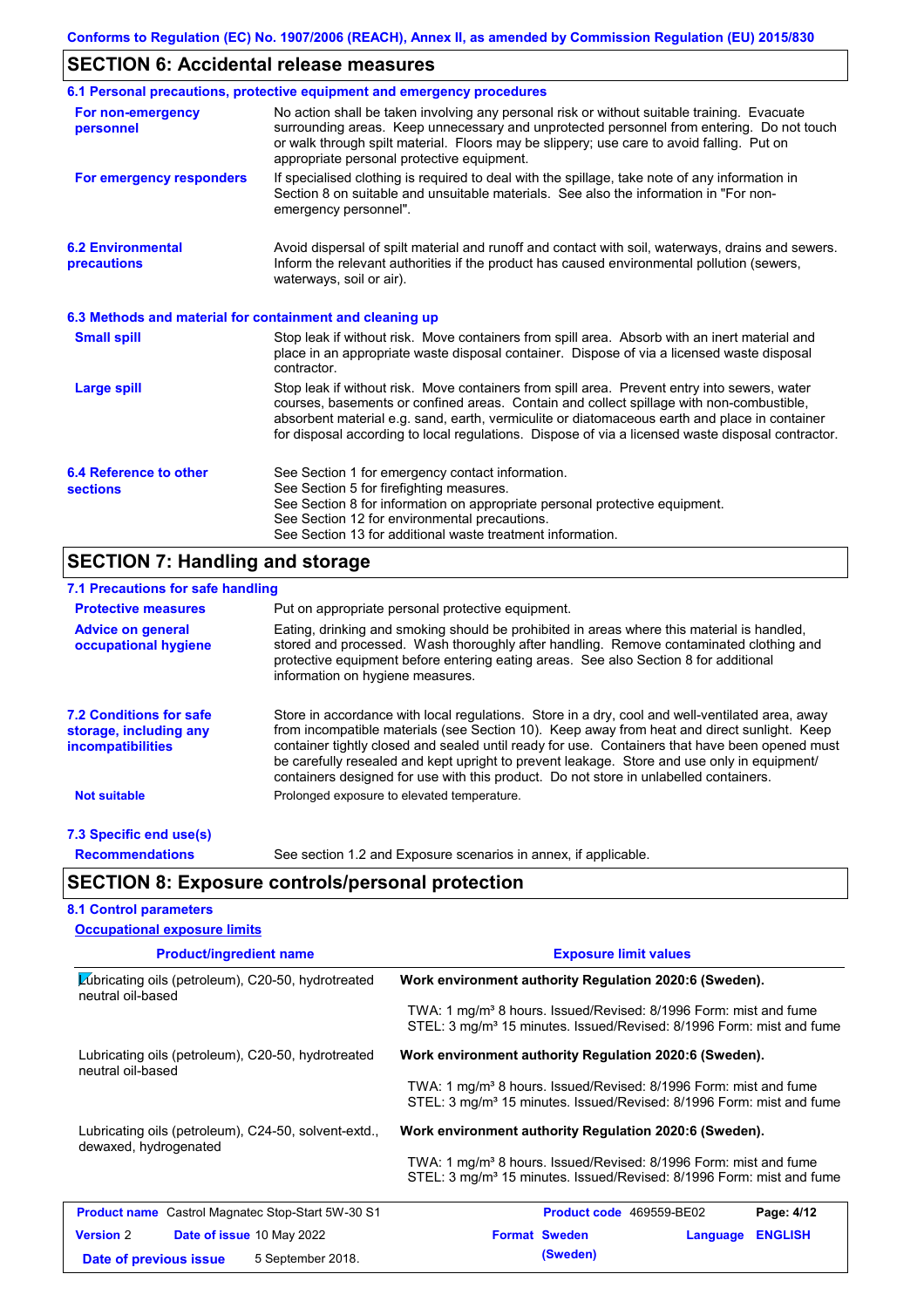| Distillates (petroleum), solvent-dewaxed heavy |                                                           | Work environment authority Regulation 2020:6 (Sweden).                                                                                                                                                                                                                                                                                                                                                                                                                                                                                                                                                                                                                                                                                                                                                                                                                                                                                                                                                                     |
|------------------------------------------------|-----------------------------------------------------------|----------------------------------------------------------------------------------------------------------------------------------------------------------------------------------------------------------------------------------------------------------------------------------------------------------------------------------------------------------------------------------------------------------------------------------------------------------------------------------------------------------------------------------------------------------------------------------------------------------------------------------------------------------------------------------------------------------------------------------------------------------------------------------------------------------------------------------------------------------------------------------------------------------------------------------------------------------------------------------------------------------------------------|
| paraffinic                                     |                                                           |                                                                                                                                                                                                                                                                                                                                                                                                                                                                                                                                                                                                                                                                                                                                                                                                                                                                                                                                                                                                                            |
|                                                |                                                           | TWA: 1 mg/m <sup>3</sup> 8 hours. Issued/Revised: 8/1996 Form: mist and fume<br>STEL: 3 mg/m <sup>3</sup> 15 minutes. Issued/Revised: 8/1996 Form: mist and fume                                                                                                                                                                                                                                                                                                                                                                                                                                                                                                                                                                                                                                                                                                                                                                                                                                                           |
|                                                |                                                           | Distillates (petroleum), hydrotreated heavy paraffinic Work environment authority Regulation 2020:6 (Sweden).<br>TWA: 1 mg/m <sup>3</sup> 8 hours. Issued/Revised: 8/1996 Form: mist and fume<br>STEL: 3 mg/m <sup>3</sup> 15 minutes. Issued/Revised: 8/1996 Form: mist and fume                                                                                                                                                                                                                                                                                                                                                                                                                                                                                                                                                                                                                                                                                                                                          |
| guidance only.                                 |                                                           | Whilst specific OELs for certain components may be shown in this section, other components may be present in any mist,<br>vapour or dust produced. Therefore, the specific OELs may not be applicable to the product as a whole and are provided for                                                                                                                                                                                                                                                                                                                                                                                                                                                                                                                                                                                                                                                                                                                                                                       |
| <b>Recommended monitoring</b><br>procedures    |                                                           | If this product contains ingredients with exposure limits, personal, workplace atmosphere or<br>biological monitoring may be required to determine the effectiveness of the ventilation or other<br>control measures and/or the necessity to use respiratory protective equipment. Reference<br>should be made to monitoring standards, such as the following: European Standard EN 689<br>(Workplace atmospheres - Guidance for the assessment of exposure by inhalation to chemical<br>agents for comparison with limit values and measurement strategy) European Standard EN<br>14042 (Workplace atmospheres - Guide for the application and use of procedures for the<br>assessment of exposure to chemical and biological agents) European Standard EN 482<br>(Workplace atmospheres - General requirements for the performance of procedures for the<br>measurement of chemical agents) Reference to national guidance documents for methods for<br>the determination of hazardous substances will also be required. |
| <b>Derived No Effect Level</b>                 |                                                           |                                                                                                                                                                                                                                                                                                                                                                                                                                                                                                                                                                                                                                                                                                                                                                                                                                                                                                                                                                                                                            |
| No DNELs/DMELs available.                      |                                                           |                                                                                                                                                                                                                                                                                                                                                                                                                                                                                                                                                                                                                                                                                                                                                                                                                                                                                                                                                                                                                            |
| <b>Predicted No Effect Concentration</b>       |                                                           |                                                                                                                                                                                                                                                                                                                                                                                                                                                                                                                                                                                                                                                                                                                                                                                                                                                                                                                                                                                                                            |
| No PNECs available                             |                                                           |                                                                                                                                                                                                                                                                                                                                                                                                                                                                                                                                                                                                                                                                                                                                                                                                                                                                                                                                                                                                                            |
| <b>8.2 Exposure controls</b>                   |                                                           |                                                                                                                                                                                                                                                                                                                                                                                                                                                                                                                                                                                                                                                                                                                                                                                                                                                                                                                                                                                                                            |
| <b>Appropriate engineering</b><br>controls     |                                                           | Provide exhaust ventilation or other engineering controls to keep the relevant airborne<br>concentrations below their respective occupational exposure limits.<br>All activities involving chemicals should be assessed for their risks to health, to ensure<br>exposures are adequately controlled. Personal protective equipment should only be considered<br>after other forms of control measures (e.g. engineering controls) have been suitably evaluated.<br>Personal protective equipment should conform to appropriate standards, be suitable for use, be<br>kept in good condition and properly maintained.<br>Your supplier of personal protective equipment should be consulted for advice on selection and<br>appropriate standards. For further information contact your national organisation for standards.<br>The final choice of protective equipment will depend upon a risk assessment. It is important to<br>ensure that all items of personal protective equipment are compatible.                    |
| <b>Individual protection measures</b>          |                                                           |                                                                                                                                                                                                                                                                                                                                                                                                                                                                                                                                                                                                                                                                                                                                                                                                                                                                                                                                                                                                                            |
| <b>Hygiene measures</b>                        |                                                           | Wash hands, forearms and face thoroughly after handling chemical products, before eating,<br>smoking and using the lavatory and at the end of the working period. Ensure that eyewash<br>stations and safety showers are close to the workstation location.                                                                                                                                                                                                                                                                                                                                                                                                                                                                                                                                                                                                                                                                                                                                                                |
| <b>Respiratory protection</b>                  | of the working conditions.                                | In case of insufficient ventilation, wear suitable respiratory equipment.<br>The correct choice of respiratory protection depends upon the chemicals being handled, the<br>conditions of work and use, and the condition of the respiratory equipment. Safety procedures<br>should be developed for each intended application. Respiratory protection equipment should<br>therefore be chosen in consultation with the supplier/manufacturer and with a full assessment                                                                                                                                                                                                                                                                                                                                                                                                                                                                                                                                                    |
| <b>Eye/face protection</b>                     | Safety glasses with side shields.                         |                                                                                                                                                                                                                                                                                                                                                                                                                                                                                                                                                                                                                                                                                                                                                                                                                                                                                                                                                                                                                            |
| <b>Skin protection</b>                         |                                                           |                                                                                                                                                                                                                                                                                                                                                                                                                                                                                                                                                                                                                                                                                                                                                                                                                                                                                                                                                                                                                            |
| <b>Hand protection</b>                         | <b>General Information:</b>                               |                                                                                                                                                                                                                                                                                                                                                                                                                                                                                                                                                                                                                                                                                                                                                                                                                                                                                                                                                                                                                            |
|                                                |                                                           | Because specific work environments and material handling practices vary, safety procedures<br>should be developed for each intended application. The correct choice of protective gloves<br>depends upon the chemicals being handled, and the conditions of work and use. Most gloves<br>provide protection for only a limited time before they must be discarded and replaced (even the<br>best chemically resistant gloves will break down after repeated chemical exposures).                                                                                                                                                                                                                                                                                                                                                                                                                                                                                                                                           |
|                                                |                                                           | Gloves should be chosen in consultation with the supplier / manufacturer and taking account of<br>a full assessment of the working conditions.                                                                                                                                                                                                                                                                                                                                                                                                                                                                                                                                                                                                                                                                                                                                                                                                                                                                             |
|                                                | Recommended: Nitrile gloves.<br><b>Breakthrough time:</b> |                                                                                                                                                                                                                                                                                                                                                                                                                                                                                                                                                                                                                                                                                                                                                                                                                                                                                                                                                                                                                            |
|                                                |                                                           |                                                                                                                                                                                                                                                                                                                                                                                                                                                                                                                                                                                                                                                                                                                                                                                                                                                                                                                                                                                                                            |

Breakthrough time data are generated by glove manufacturers under laboratory test conditions and represent how long a glove can be expected to provide effective permeation resistance. It

|                        | <b>Product name</b> Castrol Magnatec Stop-Start 5W-30 S1 | <b>Product code</b> 469559-BE02 |                  | Page: 5/12 |
|------------------------|----------------------------------------------------------|---------------------------------|------------------|------------|
| <b>Version 2</b>       | <b>Date of issue 10 May 2022</b>                         | <b>Format Sweden</b>            | Language ENGLISH |            |
| Date of previous issue | 5 September 2018.                                        | (Sweden)                        |                  |            |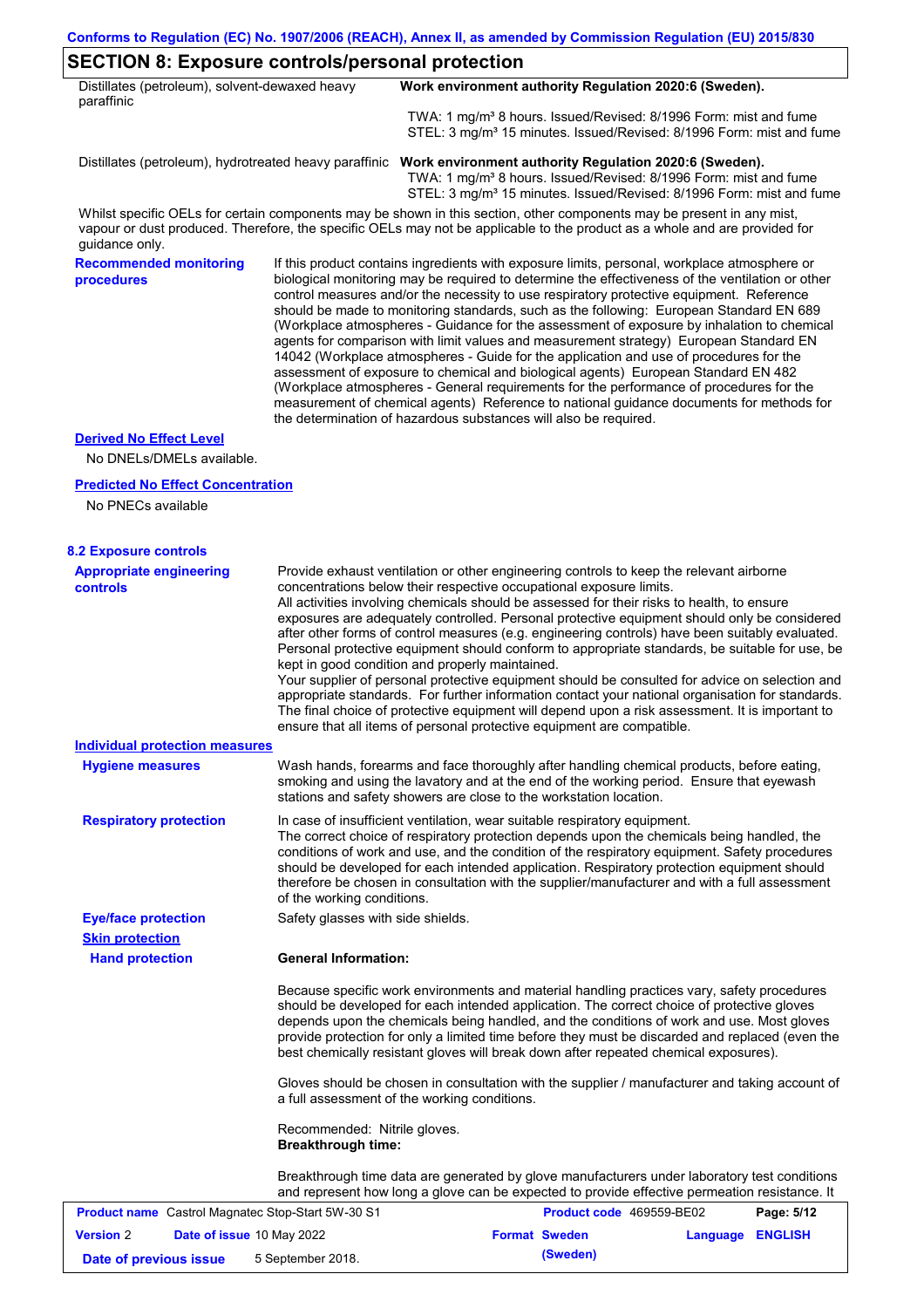## **SECTION 8: Exposure controls/personal protection**

is important when following breakthrough time recommendations that actual workplace conditions are taken into account. Always consult with your glove supplier for up-to-date technical information on breakthrough times for the recommended glove type. Our recommendations on the selection of gloves are as follows:

Continuous contact:

Gloves with a minimum breakthrough time of 240 minutes, or >480 minutes if suitable gloves can be obtained.

If suitable gloves are not available to offer that level of protection, gloves with shorter breakthrough times may be acceptable as long as appropriate glove maintenance and replacement regimes are determined and adhered to.

Short-term / splash protection:

Recommended breakthrough times as above. It is recognised that for short-term, transient exposures, gloves with shorter breakthrough times may commonly be used. Therefore, appropriate maintenance and replacement regimes must be determined and rigorously followed.

#### **Glove Thickness:**

For general applications, we recommend gloves with a thickness typically greater than 0.35 mm.

|                                           | It should be emphasised that glove thickness is not necessarily a good predictor of glove<br>resistance to a specific chemical, as the permeation efficiency of the glove will be dependent<br>on the exact composition of the glove material. Therefore, glove selection should also be based<br>on consideration of the task requirements and knowledge of breakthrough times.<br>Glove thickness may also vary depending on the glove manufacturer, the glove type and the<br>glove model. Therefore, the manufacturers' technical data should always be taken into account<br>to ensure selection of the most appropriate glove for the task.                                     |
|-------------------------------------------|---------------------------------------------------------------------------------------------------------------------------------------------------------------------------------------------------------------------------------------------------------------------------------------------------------------------------------------------------------------------------------------------------------------------------------------------------------------------------------------------------------------------------------------------------------------------------------------------------------------------------------------------------------------------------------------|
|                                           | Note: Depending on the activity being conducted, gloves of varying thickness may be required<br>for specific tasks. For example:                                                                                                                                                                                                                                                                                                                                                                                                                                                                                                                                                      |
|                                           | • Thinner gloves (down to 0.1 mm or less) may be required where a high degree of manual<br>dexterity is needed. However, these gloves are only likely to give short duration protection and<br>would normally be just for single use applications, then disposed of.                                                                                                                                                                                                                                                                                                                                                                                                                  |
|                                           | • Thicker gloves (up to 3 mm or more) may be required where there is a mechanical (as well<br>as a chemical) risk i.e. where there is abrasion or puncture potential.                                                                                                                                                                                                                                                                                                                                                                                                                                                                                                                 |
| <b>Skin and body</b>                      | Use of protective clothing is good industrial practice.<br>Personal protective equipment for the body should be selected based on the task being<br>performed and the risks involved and should be approved by a specialist before handling this<br>product.<br>Cotton or polyester/cotton overalls will only provide protection against light superficial<br>contamination that will not soak through to the skin. Overalls should be laundered on a regular<br>basis. When the risk of skin exposure is high (e.g. when cleaning up spillages or if there is a<br>risk of splashing) then chemical resistant aprons and/or impervious chemical suits and boots<br>will be required. |
| <b>Refer to standards:</b>                | Respiratory protection: EN 529<br>Gloves: EN 420, EN 374<br>Eye protection: EN 166<br>Filtering half-mask: EN 149<br>Filtering half-mask with valve: EN 405<br>Half-mask: EN 140 plus filter<br>Full-face mask: EN 136 plus filter<br>Particulate filters: EN 143<br>Gas/combined filters: EN 14387                                                                                                                                                                                                                                                                                                                                                                                   |
| <b>Environmental exposure</b><br>controls | Emissions from ventilation or work process equipment should be checked to ensure they<br>comply with the requirements of environmental protection legislation. In some cases, fume<br>scrubbers, filters or engineering modifications to the process equipment will be necessary to<br>reduce emissions to acceptable levels.                                                                                                                                                                                                                                                                                                                                                         |

|                        | <b>Product name</b> Castrol Magnatec Stop-Start 5W-30 S1 | <b>Product code</b> 469559-BE02 |                         | Page: 6/12 |
|------------------------|----------------------------------------------------------|---------------------------------|-------------------------|------------|
| <b>Version 2</b>       | <b>Date of issue 10 May 2022</b>                         | <b>Format Sweden</b>            | <b>Language ENGLISH</b> |            |
| Date of previous issue | 5 September 2018.                                        | (Sweden)                        |                         |            |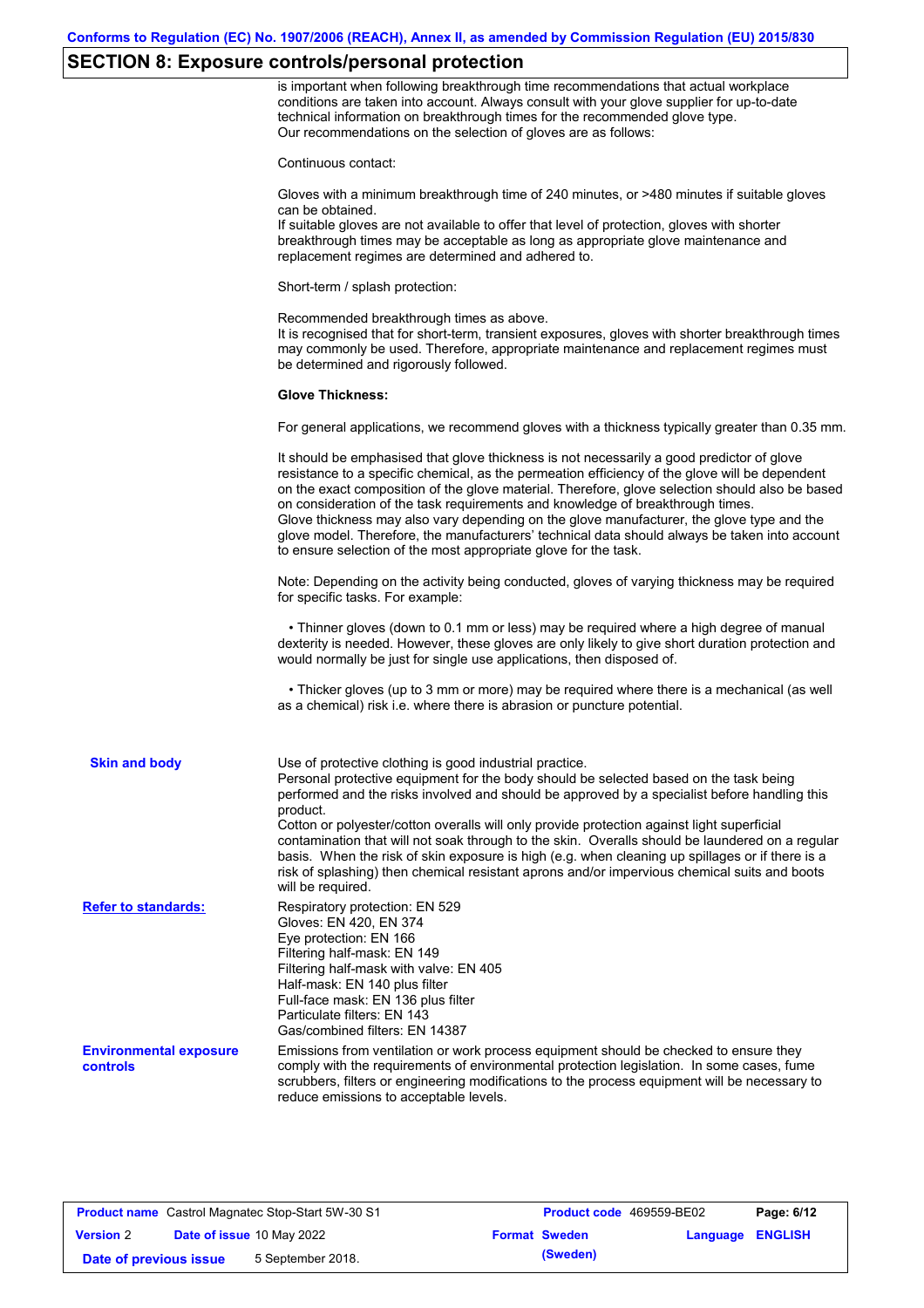## **SECTION 9: Physical and chemical properties**

The conditions of measurement of all properties are at standard temperature and pressure unless otherwise indicated.

#### **9.1 Information on basic physical and chemical properties**

| <b>Appearance</b>                               |                                              |
|-------------------------------------------------|----------------------------------------------|
| <b>Physical state</b>                           | Liquid.                                      |
| <b>Colour</b>                                   | Amber. [Light]                               |
| <b>Odour</b>                                    | Not available.                               |
| <b>Odour threshold</b>                          | Not available.                               |
| pH                                              | Mot applicable.                              |
| <b>Melting point/freezing point</b>             | Not available.                               |
| Initial boiling point and boiling<br>range      | Not available.                               |
| <b>Pour point</b>                               | -46 °C                                       |
| <b>Flash point</b>                              | Closed cup: 209°C (408.2°F) [Pensky-Martens] |
| <b>Evaporation rate</b>                         | Not available.                               |
| <b>Flammability (solid, gas)</b>                | Not available.                               |
| Upper/lower flammability or<br>explosive limits | Not available.                               |

**Vapour pressure**

**9.2 Other information**

No additional information.

Not available.

|                                                   |                                                                                                                                      | Vapour Pressure at 20°C |          |                    | Vapour pressure at 50°C |                |               |
|---------------------------------------------------|--------------------------------------------------------------------------------------------------------------------------------------|-------------------------|----------|--------------------|-------------------------|----------------|---------------|
|                                                   | <b>Ingredient name</b>                                                                                                               | mm Hg kPa               |          | <b>Method</b>      | mm<br>Hg                | kPa            | <b>Method</b> |
|                                                   | <b>L</b> úbricating oils<br>(petroleum), C20-50,<br>hydrotreated neutral oil-<br>based                                               | < 0.08                  | < 0.011  | <b>ASTM D 5191</b> |                         |                |               |
|                                                   | Lubricating oils<br>(petroleum), C20-50,<br>hydrotreated neutral oil-<br>based                                                       | <0.08                   | < 0.011  | <b>ASTM D 5191</b> |                         |                |               |
|                                                   | bis(nonylphenyl)amine                                                                                                                | < 0.01                  | < 0.0013 | EU A.4             | 0                       | $\overline{0}$ | EU A.4        |
|                                                   | Distillates (petroleum),<br>solvent-dewaxed<br>heavy paraffinic                                                                      | < 0.08                  | < 0.011  | <b>ASTM D 5191</b> |                         |                |               |
|                                                   | Distillates (petroleum),<br>hydrotreated heavy<br>paraffinic                                                                         | <0.08                   | < 0.011  | <b>ASTM D 5191</b> |                         |                |               |
| <b>Vapour density</b>                             | Not available.                                                                                                                       |                         |          |                    |                         |                |               |
| <b>Relative density</b>                           | Not available.                                                                                                                       |                         |          |                    |                         |                |               |
| <b>Density</b>                                    | <1000 kg/m <sup>3</sup> (<1 g/cm <sup>3</sup> ) at 15 <sup>°</sup> C                                                                 |                         |          |                    |                         |                |               |
| <b>Solubility(ies)</b>                            | insoluble in water.                                                                                                                  |                         |          |                    |                         |                |               |
| <b>Partition coefficient: n-octanol/</b><br>water | Not applicable.                                                                                                                      |                         |          |                    |                         |                |               |
| <b>Auto-ignition temperature</b>                  | <b>Ingredient name</b>                                                                                                               |                         | °C       | °F                 |                         | <b>Method</b>  |               |
|                                                   | bis(nonylphenyl)amine                                                                                                                |                         | 440      | 824                |                         | <b>EU A.15</b> |               |
| <b>Decomposition temperature</b>                  | Not available.                                                                                                                       |                         |          |                    |                         |                |               |
| <b>Viscosity</b>                                  | Kinematic: 59.9 mm <sup>2</sup> /s (59.9 cSt) at $40^{\circ}$ C<br>Kinematic: 10.3 mm <sup>2</sup> /s (10.3 cSt) at 100 $^{\circ}$ C |                         |          |                    |                         |                |               |
| <b>Explosive properties</b>                       | Not available.                                                                                                                       |                         |          |                    |                         |                |               |
| <b>Oxidising properties</b>                       | Not available.                                                                                                                       |                         |          |                    |                         |                |               |
| <b>Particle characteristics</b>                   |                                                                                                                                      |                         |          |                    |                         |                |               |
| <b>Median particle size</b>                       | Not applicable.                                                                                                                      |                         |          |                    |                         |                |               |

|                        | <b>Product name</b> Castrol Magnatec Stop-Start 5W-30 S1 | Product code 469559-BE02 |                         | Page: 7/12 |
|------------------------|----------------------------------------------------------|--------------------------|-------------------------|------------|
| <b>Version 2</b>       | <b>Date of issue 10 May 2022</b>                         | <b>Format Sweden</b>     | <b>Language ENGLISH</b> |            |
| Date of previous issue | 5 September 2018.                                        | (Sweden)                 |                         |            |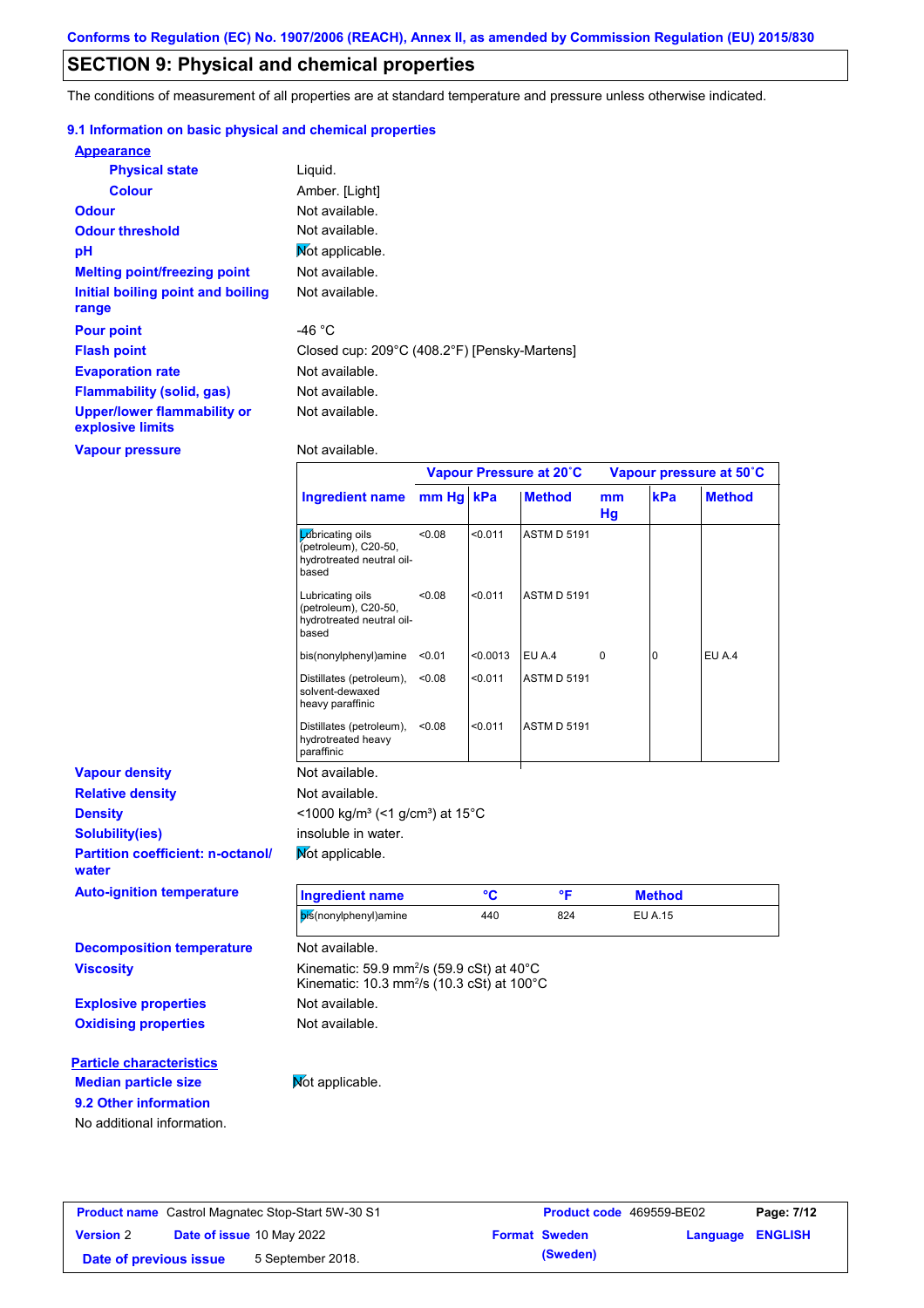| <b>SECTION 10: Stability and reactivity</b>     |                                                                                                                                                                         |  |  |  |
|-------------------------------------------------|-------------------------------------------------------------------------------------------------------------------------------------------------------------------------|--|--|--|
| <b>10.1 Reactivity</b>                          | No specific test data available for this product. Refer to Conditions to avoid and Incompatible<br>materials for additional information.                                |  |  |  |
| <b>10.2 Chemical stability</b>                  | The product is stable.                                                                                                                                                  |  |  |  |
| 10.3 Possibility of<br>hazardous reactions      | Under normal conditions of storage and use, hazardous reactions will not occur.<br>Under normal conditions of storage and use, hazardous polymerisation will not occur. |  |  |  |
| <b>10.4 Conditions to avoid</b>                 | Avoid all possible sources of ignition (spark or flame).                                                                                                                |  |  |  |
| <b>10.5 Incompatible materials</b>              | Reactive or incompatible with the following materials: oxidising materials.                                                                                             |  |  |  |
| <b>10.6 Hazardous</b><br>decomposition products | Under normal conditions of storage and use, hazardous decomposition products should not be<br>produced.                                                                 |  |  |  |

# **SECTION 11: Toxicological information**

## **11.1 Information on toxicological effects**

|  | <b>Acute toxicity estimates</b> |
|--|---------------------------------|
|  |                                 |

| <b>Product/ingredient name</b>                                                             |                                                                                                                                                                                                                                                                                                                                                                                                          | Oral (mg/<br>kg)                                                                            | <b>Dermal</b><br>(mg/kg) | <b>Inhalation</b><br>(gases)<br>(ppm) | <b>Inhalation</b><br>(vapours)<br>(mg/l) | <b>Inhalation</b><br>(dusts)<br>and mists)<br>(mg/l) |
|--------------------------------------------------------------------------------------------|----------------------------------------------------------------------------------------------------------------------------------------------------------------------------------------------------------------------------------------------------------------------------------------------------------------------------------------------------------------------------------------------------------|---------------------------------------------------------------------------------------------|--------------------------|---------------------------------------|------------------------------------------|------------------------------------------------------|
| Zong chain alkyl phenol                                                                    |                                                                                                                                                                                                                                                                                                                                                                                                          | 2500                                                                                        | N/A                      | N/A                                   | N/A                                      | N/A                                                  |
| <b>Information on likely</b><br>routes of exposure                                         | Routes of entry anticipated: Dermal, Inhalation.                                                                                                                                                                                                                                                                                                                                                         |                                                                                             |                          |                                       |                                          |                                                      |
| <b>Potential acute health effects</b>                                                      |                                                                                                                                                                                                                                                                                                                                                                                                          |                                                                                             |                          |                                       |                                          |                                                      |
| <b>Inhalation</b>                                                                          | Exposure to decomposition products may cause a health hazard. Serious effects may be<br>delayed following exposure.                                                                                                                                                                                                                                                                                      |                                                                                             |                          |                                       |                                          |                                                      |
| <b>Ingestion</b>                                                                           | No known significant effects or critical hazards.                                                                                                                                                                                                                                                                                                                                                        |                                                                                             |                          |                                       |                                          |                                                      |
| <b>Skin contact</b>                                                                        | Defatting to the skin. May cause skin dryness and irritation.                                                                                                                                                                                                                                                                                                                                            |                                                                                             |                          |                                       |                                          |                                                      |
| <b>Eye contact</b>                                                                         | No known significant effects or critical hazards.                                                                                                                                                                                                                                                                                                                                                        |                                                                                             |                          |                                       |                                          |                                                      |
| Symptoms related to the physical, chemical and toxicological characteristics               |                                                                                                                                                                                                                                                                                                                                                                                                          |                                                                                             |                          |                                       |                                          |                                                      |
| <b>Inhalation</b>                                                                          | No specific data.                                                                                                                                                                                                                                                                                                                                                                                        |                                                                                             |                          |                                       |                                          |                                                      |
| <b>Ingestion</b>                                                                           | No specific data.                                                                                                                                                                                                                                                                                                                                                                                        |                                                                                             |                          |                                       |                                          |                                                      |
| <b>Skin contact</b>                                                                        | Adverse symptoms may include the following:<br>irritation<br>dryness<br>cracking                                                                                                                                                                                                                                                                                                                         |                                                                                             |                          |                                       |                                          |                                                      |
| <b>Eye contact</b>                                                                         | No specific data.                                                                                                                                                                                                                                                                                                                                                                                        |                                                                                             |                          |                                       |                                          |                                                      |
| Delayed and immediate effects as well as chronic effects from short and long-term exposure |                                                                                                                                                                                                                                                                                                                                                                                                          |                                                                                             |                          |                                       |                                          |                                                      |
| <b>Inhalation</b>                                                                          | respiratory tract.                                                                                                                                                                                                                                                                                                                                                                                       | Overexposure to the inhalation of airborne droplets or aerosols may cause irritation of the |                          |                                       |                                          |                                                      |
| <b>Ingestion</b>                                                                           | Ingestion of large quantities may cause nausea and diarrhoea.                                                                                                                                                                                                                                                                                                                                            |                                                                                             |                          |                                       |                                          |                                                      |
| <b>Skin contact</b>                                                                        | Prolonged or repeated contact can defat the skin and lead to irritation and/or dermatitis.                                                                                                                                                                                                                                                                                                               |                                                                                             |                          |                                       |                                          |                                                      |
| <b>Eye contact</b>                                                                         | Potential risk of transient stinging or redness if accidental eye contact occurs.                                                                                                                                                                                                                                                                                                                        |                                                                                             |                          |                                       |                                          |                                                      |
| <b>Potential chronic health effects</b>                                                    |                                                                                                                                                                                                                                                                                                                                                                                                          |                                                                                             |                          |                                       |                                          |                                                      |
| General                                                                                    | USED ENGINE OILS<br>Combustion products resulting from the operation of internal combustion engines contaminate<br>engine oils during use. Used engine oil may contain hazardous components which have the<br>potential to cause skin cancer. Frequent or prolonged contact with all types and makes of used<br>engine oil must therefore be avoided and a high standard of personal hygiene maintained. |                                                                                             |                          |                                       |                                          |                                                      |
| <b>Carcinogenicity</b>                                                                     | No known significant effects or critical hazards.                                                                                                                                                                                                                                                                                                                                                        |                                                                                             |                          |                                       |                                          |                                                      |
| <b>Mutagenicity</b>                                                                        | No known significant effects or critical hazards.                                                                                                                                                                                                                                                                                                                                                        |                                                                                             |                          |                                       |                                          |                                                      |
| <b>Developmental effects</b>                                                               | No known significant effects or critical hazards.                                                                                                                                                                                                                                                                                                                                                        |                                                                                             |                          |                                       |                                          |                                                      |
| <b>Fertility effects</b>                                                                   | No known significant effects or critical hazards.                                                                                                                                                                                                                                                                                                                                                        |                                                                                             |                          |                                       |                                          |                                                      |

| <b>Product name</b> Castrol Magnatec Stop-Start 5W-30 S1 |  |                                  | <b>Product code</b> 469559-BE02 |                      | Page: 8/12              |  |
|----------------------------------------------------------|--|----------------------------------|---------------------------------|----------------------|-------------------------|--|
| <b>Version 2</b>                                         |  | <b>Date of issue 10 May 2022</b> |                                 | <b>Format Sweden</b> | <b>Language ENGLISH</b> |  |
| Date of previous issue                                   |  | 5 September 2018.                |                                 | (Sweden)             |                         |  |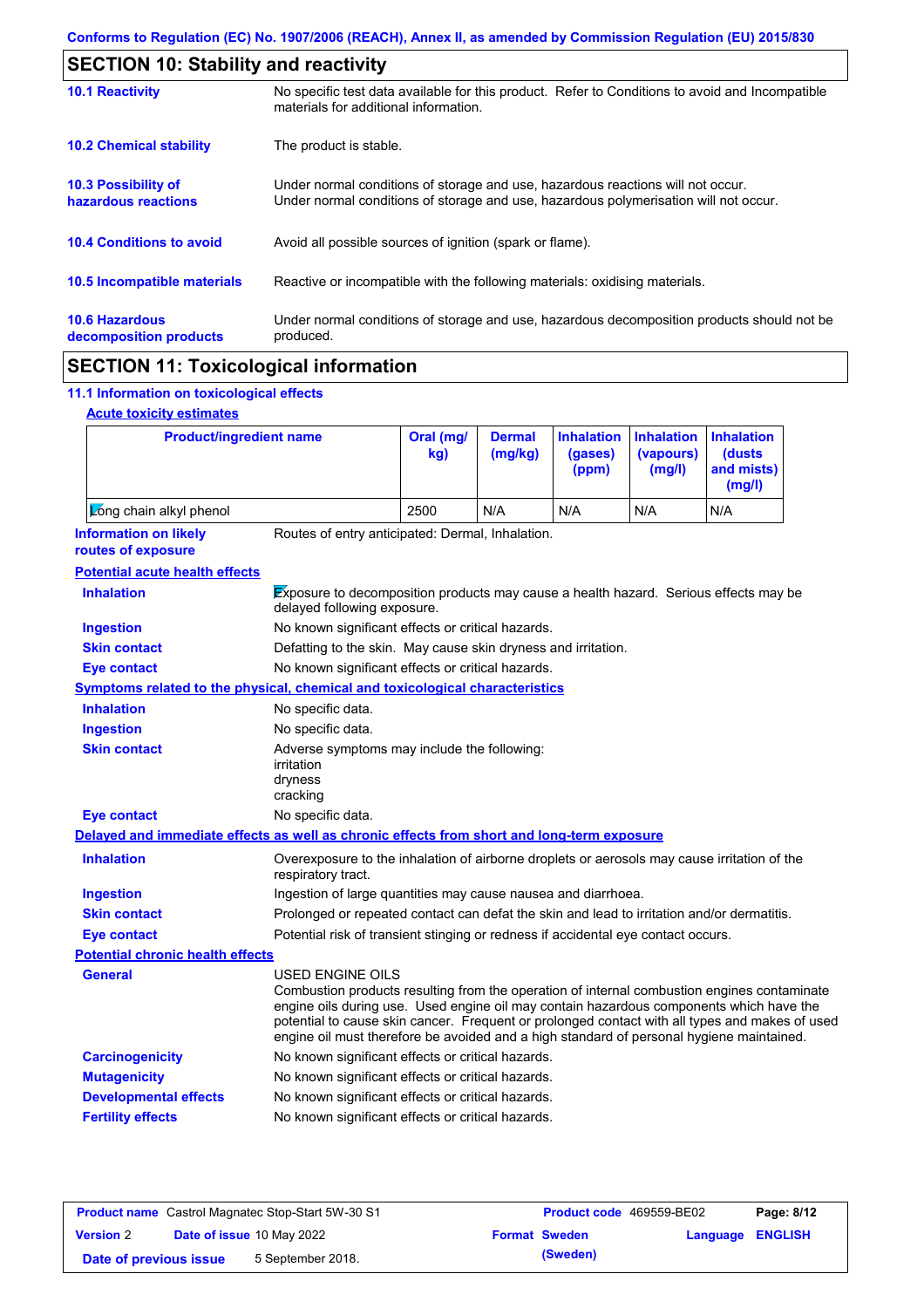## **SECTION 12: Ecological information**

#### **12.1 Toxicity**

**Environmental hazards** Not classified as dangerous

#### **12.2 Persistence and degradability**

Expected to be biodegradable.

#### **12.3 Bioaccumulative potential**

This product is not expected to bioaccumulate through food chains in the environment.

| <b>12.4 Mobility in soil</b>                                  |                                                                      |
|---------------------------------------------------------------|----------------------------------------------------------------------|
| <b>Soil/water partition</b><br>coefficient (K <sub>oc</sub> ) | Not available.                                                       |
| <b>Mobility</b>                                               | Spillages may penetrate the soil causing ground water contamination. |

#### **12.5 Results of PBT and vPvB assessment**

Product does not meet the criteria for PBT or vPvB according to Regulation (EC) No. 1907/2006, Annex XIII.

#### **12.6 Other adverse effects**

| <b>Other ecological information</b> | Spills may form a film on water surfaces causing physical damage to organisms. Oxygen |
|-------------------------------------|---------------------------------------------------------------------------------------|
|                                     | transfer could also be impaired.                                                      |

## **SECTION 13: Disposal considerations**

#### **13.1 Waste treatment methods**

#### **Product**

**Methods of disposal**

Where possible, arrange for product to be recycled. Dispose of via an authorised person/ licensed waste disposal contractor in accordance with local regulations.

## **Hazardous waste** Yes.

#### **European waste catalogue (EWC)**

| Waste code | <b>Waste designation</b>                                         |
|------------|------------------------------------------------------------------|
| 13 02 05*  | Imineral-based non-chlorinated engine, gear and lubricating oils |

However, deviation from the intended use and/or the presence of any potential contaminants may require an alternative waste disposal code to be assigned by the end user.

| <b>Packaging</b>           |                                                                                                                                                                                                                                                                                                                                                                                                                                                                                                                                                                                                                                                                                                                                                                                                   |
|----------------------------|---------------------------------------------------------------------------------------------------------------------------------------------------------------------------------------------------------------------------------------------------------------------------------------------------------------------------------------------------------------------------------------------------------------------------------------------------------------------------------------------------------------------------------------------------------------------------------------------------------------------------------------------------------------------------------------------------------------------------------------------------------------------------------------------------|
| <b>Methods of disposal</b> | Where possible, arrange for product to be recycled. Dispose of via an authorised person/<br>licensed waste disposal contractor in accordance with local regulations.                                                                                                                                                                                                                                                                                                                                                                                                                                                                                                                                                                                                                              |
| <b>Special precautions</b> | This material and its container must be disposed of in a safe way. Empty containers or liners<br>may retain some product residues. Avoid dispersal of spilt material and runoff and contact with<br>soil, waterways, drains and sewers.                                                                                                                                                                                                                                                                                                                                                                                                                                                                                                                                                           |
| <b>Methods of disposal</b> | The regulations regarding manufacturers' responsibility for packaging material waste is<br>regulated in "Förordningen om producentansvar för förpackningar". Packaging materials are to<br>be reused or recycled in accordance with the goals outlined in this regulation. The company<br>complies with this manufacturer's responsibility through its association with REPA, which is a<br>subsidiary company of four materials handling companies. The materials handling companies<br>collect, remove and process used and sorted packaging materials through the employment of<br>contractors. Questions regarding collection of packaging materials on a local basis may be<br>directed to the materials company and its contractors. For further information, contact REPA,<br>www.repa.se. |
|                            | Drums and containers are placed in a tilted position, approx 10°, drums are turned with the<br>bungholes downwards and the 2" bunghole in the lowest position, containers with the valve<br>downwards. Other packages are placed upside down for eduction. Let stand at temperatures<br>above 15°C until drip dry or at least 30 minutes. Recover and add the remainders in the process<br>where the product is used, or send for special waste treatment. Send empty packages to a<br>certified recycler/receiver for recycling.                                                                                                                                                                                                                                                                 |
| <b>References</b>          | Commission 2014/955/EU<br>Directive 2008/98/EC                                                                                                                                                                                                                                                                                                                                                                                                                                                                                                                                                                                                                                                                                                                                                    |

| <b>Product name</b> Castrol Magnatec Stop-Start 5W-30 S1 |  |                                  | Product code 469559-BE02 |                      | Page: 9/12              |  |
|----------------------------------------------------------|--|----------------------------------|--------------------------|----------------------|-------------------------|--|
| <b>Version 2</b>                                         |  | <b>Date of issue 10 May 2022</b> |                          | <b>Format Sweden</b> | <b>Language ENGLISH</b> |  |
| Date of previous issue                                   |  | 5 September 2018.                |                          | (Sweden)             |                         |  |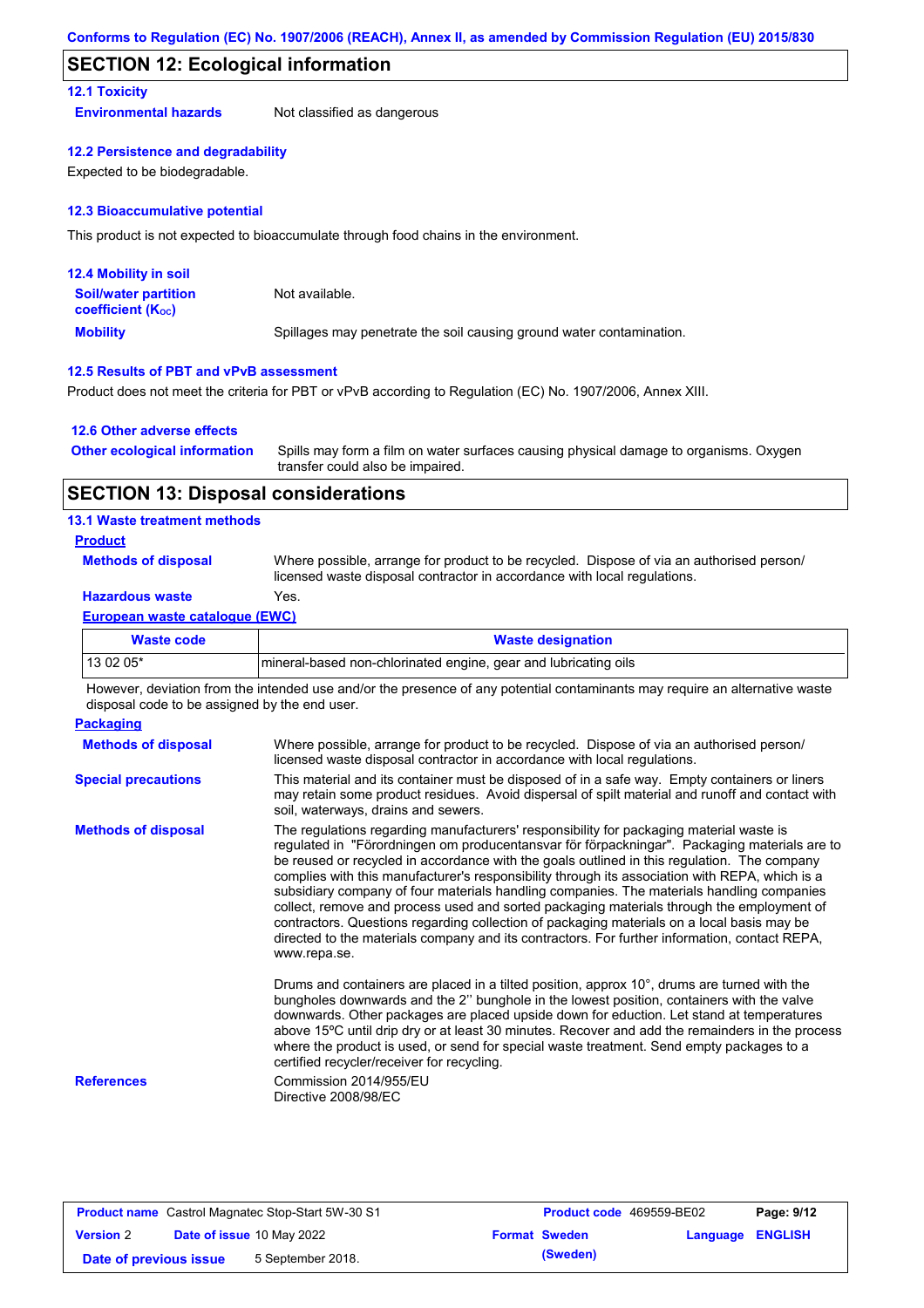#### - - - - - - - - - Not regulated. Not regulated. Not regulated. - - - **SECTION 14: Transport information ADR/RID IMDG IATA 14.1 UN number 14.2 UN proper shipping name 14.3 Transport hazard class(es) 14.4 Packing group ADN Additional information 14.5 Environmental hazards** No. 1980 | No. 1980 | No. 1980 | No. 1980 | No. 1980 | No. 1980 | No. 1980 | No. 1980 | No. 1980 | No. 1980 | Not regulated. - -<br>No. - -

**14.6 Special precautions for user** Not available.

#### **14.7 Transport in bulk according to IMO instruments**

**Version** 2

Not available.

## **SECTION 15: Regulatory information**

**Other regulations REACH Status** The company, as identified in Section 1, sells this product in the EU in compliance with the current requirements of REACH. **15.1 Safety, health and environmental regulations/legislation specific for the substance or mixture EU Regulation (EC) No. 1907/2006 (REACH) Annex XIV - List of substances subject to authorisation Substances of very high concern** None of the components are listed. All components are listed or exempted. All components are listed or exempted. All components are listed or exempted. All components are listed or exempted. All components are active or exempted. All components are listed or exempted. At least one component is not listed. **United States inventory (TSCA 8b) Australia inventory (AIIC) Canada inventory China inventory (IECSC) Japan inventory (CSCL) Korea inventory (KECI) Philippines inventory (PICCS) Taiwan Chemical Substances Inventory (TCSI)** All components are listed or exempted. **Ozone depleting substances (1005/2009/EU)** Not listed. **Prior Informed Consent (PIC) (649/2012/EU)** None of the components are listed. **Annex XIV EU Regulation (EC) No. 1907/2006 (REACH) Annex XVII - Restrictions on the manufacture, placing on the market and use of certain dangerous substances, mixtures and articles** Not applicable. **Product name** Castrol Magnatec Stop-Start 5W-30 S1 **Product Code** 469559-BE02 **Page: 10/12** 

**Date of issue** 10 May 2022 **Format Sweden Language ENGLISH**

**Date of previous issue** 5 September 2018. **(Sweden)**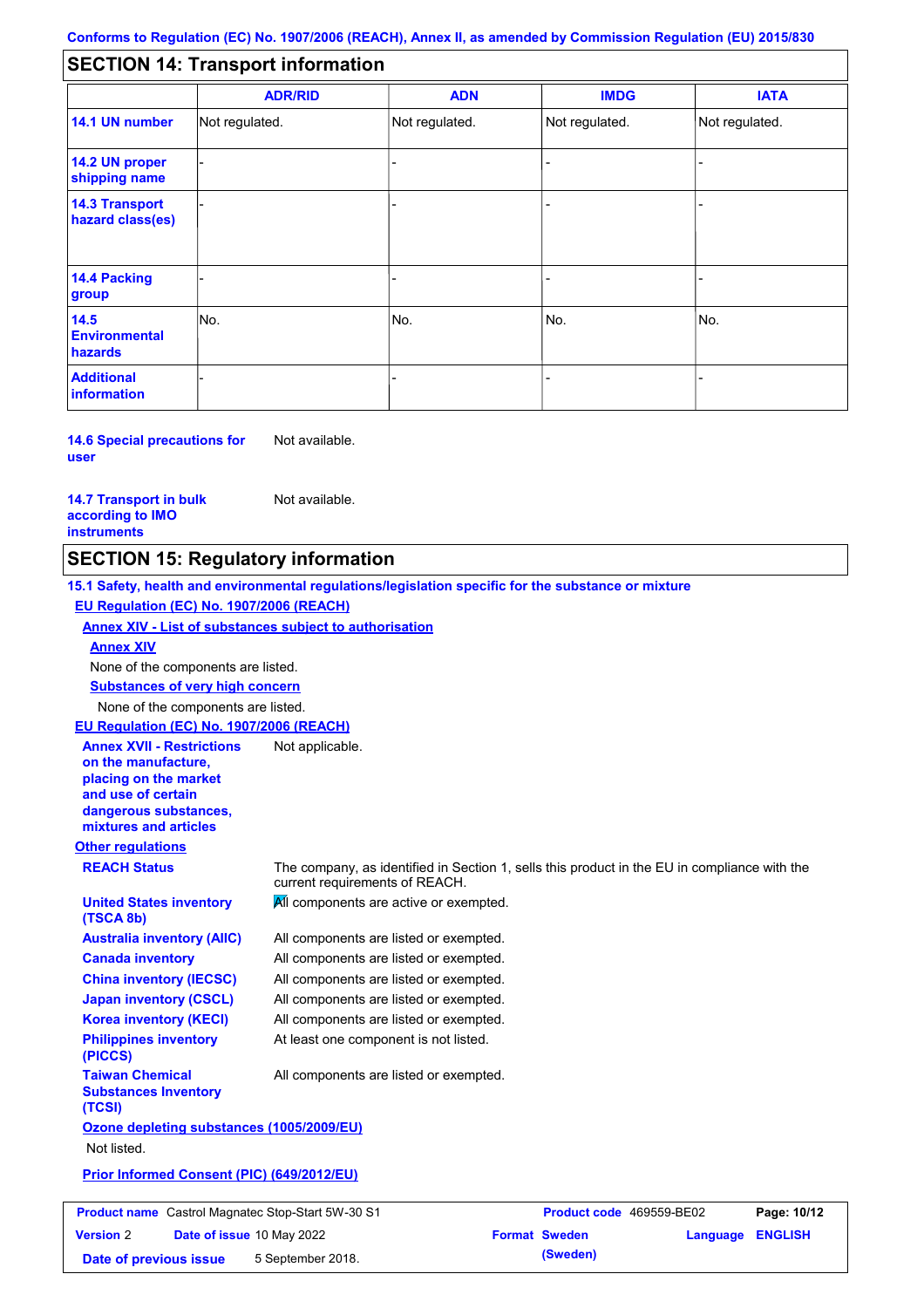# **SECTION 15: Regulatory information**

Not listed.

**Persistent Organic Pollutants** Not listed.

## **EU - Water framework directive - Priority substances**

None of the components are listed.

**Seveso Directive**

This product is not controlled under the Seveso Directive.

| <b>15.2 Chemical safety</b> | A Chemical Safety Assessment has been carried out for one or more of the substances within  |
|-----------------------------|---------------------------------------------------------------------------------------------|
| assessment                  | this mixture. A Chemical Safety Assessment has not been carried out for the mixture itself. |

# **SECTION 16: Other information**

| <b>Abbreviations and acronyms</b> | ADN = European Provisions concerning the International Carriage of Dangerous Goods by    |
|-----------------------------------|------------------------------------------------------------------------------------------|
|                                   | Inland Waterway                                                                          |
|                                   | ADR = The European Agreement concerning the International Carriage of Dangerous Goods by |
|                                   | Road                                                                                     |
|                                   | ATE = Acute Toxicity Estimate                                                            |
|                                   | <b>BCF</b> = Bioconcentration Factor                                                     |
|                                   | CAS = Chemical Abstracts Service                                                         |
|                                   | CLP = Classification, Labelling and Packaging Regulation [Regulation (EC) No. 1272/2008] |
|                                   | CSA = Chemical Safety Assessment<br>CSR = Chemical Safety Report                         |
|                                   | <b>DMEL = Derived Minimal Effect Level</b>                                               |
|                                   | DNEL = Derived No Effect Level                                                           |
|                                   | EINECS = European Inventory of Existing Commercial chemical Substances                   |
|                                   | ES = Exposure Scenario                                                                   |
|                                   | EUH statement = CLP-specific Hazard statement                                            |
|                                   | EWC = European Waste Catalogue                                                           |
|                                   | GHS = Globally Harmonized System of Classification and Labelling of Chemicals            |
|                                   | IATA = International Air Transport Association                                           |
|                                   | IBC = Intermediate Bulk Container                                                        |
|                                   | <b>IMDG = International Maritime Dangerous Goods</b>                                     |
|                                   | LogPow = logarithm of the octanol/water partition coefficient                            |
|                                   | MARPOL = International Convention for the Prevention of Pollution From Ships, 1973 as    |
|                                   | modified by the Protocol of 1978. ("Marpol" = marine pollution)                          |
|                                   | OECD = Organisation for Economic Co-operation and Development                            |
|                                   | PBT = Persistent, Bioaccumulative and Toxic                                              |
|                                   | PNEC = Predicted No Effect Concentration                                                 |
|                                   | REACH = Registration, Evaluation, Authorisation and Restriction of Chemicals Regulation  |
|                                   | [Regulation (EC) No. 1907/2006]                                                          |
|                                   | RID = The Regulations concerning the International Carriage of Dangerous Goods by Rail   |
|                                   | <b>RRN = REACH Registration Number</b>                                                   |
|                                   | SADT = Self-Accelerating Decomposition Temperature                                       |
|                                   | SVHC = Substances of Very High Concern                                                   |
|                                   | STOT-RE = Specific Target Organ Toxicity - Repeated Exposure                             |
|                                   | STOT-SE = Specific Target Organ Toxicity - Single Exposure                               |
|                                   | $TWA = Time$ weighted average                                                            |
|                                   | $UN = United Nations$                                                                    |
|                                   | UVCB = Complex hydrocarbon substance                                                     |
|                                   | VOC = Volatile Organic Compound                                                          |
|                                   | vPvB = Very Persistent and Very Bioaccumulative                                          |
|                                   | Varies = may contain one or more of the following $64741-88-4$ / RRN 01-2119488706-23,   |
|                                   | 64741-89-5 / RRN 01-2119487067-30, 64741-95-3 / RRN 01-2119487081-40, 64741-96-4/ RRN    |
|                                   | 01-2119483621-38, 64742-01-4 / RRN 01-2119488707-21, 64742-44-5 / RRN                    |
|                                   | 01-2119985177-24, 64742-45-6, 64742-52-5 / RRN 01-2119467170-45, 64742-53-6 / RRN        |
|                                   | 01-2119480375-34, 64742-54-7 / RRN 01-2119484627-25, 64742-55-8 / RRN                    |
|                                   | 01-2119487077-29, 64742-56-9 / RRN 01-2119480132-48, 64742-57-0 / RRN                    |
|                                   | 01-2119489287-22, 64742-58-1, 64742-62-7 / RRN 01-2119480472-38, 64742-63-8,             |
|                                   | 64742-65-0 / RRN 01-2119471299-27, 64742-70-7 / RRN 01-2119487080-42, 72623-85-9 /       |
|                                   | RRN 01-2119555262-43, 72623-86-0 / RRN 01-2119474878-16, 72623-87-1 / RRN                |
|                                   | 01-2119474889-13                                                                         |

### **Procedure used to derive the classification according to Regulation (EC) No. 1272/2008 [CLP/GHS]**

| <b>Classification</b>                         |                                                          | <b>Justification</b>     |          |                |  |
|-----------------------------------------------|----------------------------------------------------------|--------------------------|----------|----------------|--|
| Not classified.                               |                                                          |                          |          |                |  |
|                                               | <b>Product name</b> Castrol Magnatec Stop-Start 5W-30 S1 | Product code 469559-BE02 |          | Page: 11/12    |  |
| Date of issue 10 May 2022<br><b>Version 2</b> |                                                          | <b>Format Sweden</b>     | Language | <b>ENGLISH</b> |  |
| 5 September 2018.<br>Date of previous issue   |                                                          | (Sweden)                 |          |                |  |